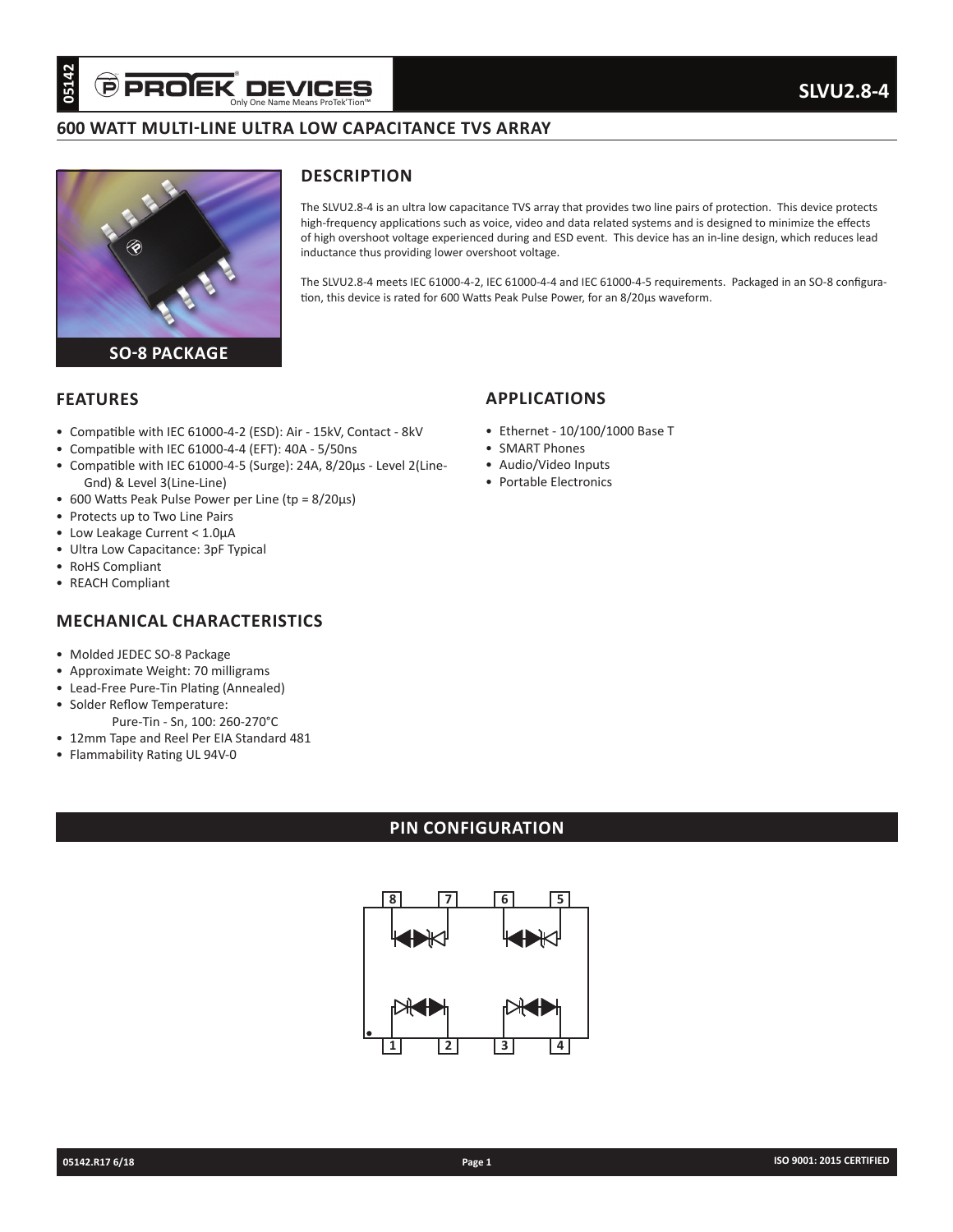# **TYPICAL DEVICE CHARACTERISTICS**

| MAXIMUM RATINGS @ 25°C Unless Otherwise Specified |                 |              |              |  |  |  |  |  |
|---------------------------------------------------|-----------------|--------------|--------------|--|--|--|--|--|
| <b>PARAMETER</b>                                  | <b>SYMBOL</b>   | <b>VALUE</b> | <b>UNITS</b> |  |  |  |  |  |
| Peak Pulse Power (tp = 8/20µs) - See Figure 1     | $P_{\text{pp}}$ | 600          | Watts        |  |  |  |  |  |
| Peak Pulse Current ( $tp = 8/20\mu s$ )           | "PP             | 30           | Amps         |  |  |  |  |  |
| Lead Soldering Temperature                        | FRM             | 260          | $\sim$       |  |  |  |  |  |
| <b>Operating Temperature</b>                      |                 | -55 to 150   | $\sim$       |  |  |  |  |  |
| Storage Temperature                               | ' STG           | -55 to 150   | $\sim$       |  |  |  |  |  |

| <b>ELECTRICAL CHARACTERISTICS PER LINE @ 25°C Unless Otherwise Specified</b> |                                                                                               |                                                                |                                                                              |                                                                 |                                                           |                                                                             |                                                                |                                                                                 |                         |                 |
|------------------------------------------------------------------------------|-----------------------------------------------------------------------------------------------|----------------------------------------------------------------|------------------------------------------------------------------------------|-----------------------------------------------------------------|-----------------------------------------------------------|-----------------------------------------------------------------------------|----------------------------------------------------------------|---------------------------------------------------------------------------------|-------------------------|-----------------|
| <b>PART</b><br><b>NUMBER</b><br>(Note 1)                                     | <b>DEVICE</b><br><b>MARKING</b>                                                               | <b>RATED</b><br><b>STAND-OFF</b><br><b>VOLTAGE</b><br>(Note 1) | <b>MINIMUM</b><br><b>BREAK-</b><br><b>DOWN</b><br><b>VOLTAGE</b><br>(Note 1) | <b>MINIMUM</b><br><b>SNAPBACK</b><br><b>VOLTAGE</b><br>(Note 1) |                                                           | <b>MAXIMUM</b><br><b>CLAMPING</b><br><b>VOLTAGE</b><br>(Note 1)<br>(Fig. 2) | <b>MAXIMUM</b><br><b>LEAKAGE</b><br><b>CURRENT</b><br>(Note 1) | <b>TYPICAL</b><br><b>CAPACITANCE</b><br>(Note 1)                                |                         |                 |
|                                                                              |                                                                                               | $V_{WM}$<br><b>VOLTS</b>                                       | @1mA<br>$V_{(BR)}$<br><b>VOLTS</b>                                           | $ \omega _{\alpha}$ = 50mA<br>$V_{SB}$<br><b>VOLTS</b>          | $\omega_{\text{L}_p}$ = 2A<br>$V_{\rm c}$<br><b>VOLTS</b> | $\omega_{\text{I}_{\text{pp}}}$ = 5A<br><b>VOLTS</b>                        | <b>VOLTS</b>                                                   | @ $I_{\text{eq}}$ =24A $ \omega I_{\text{eq}}$ = 30A<br>$V_{c}$<br><b>VOLTS</b> | $\omega_{\rm{w}}$<br>μA | @0V. 1MHz<br>pF |
| SLVU2.8-4                                                                    | SL4                                                                                           | 2.8                                                            | 3.0                                                                          | 2.8                                                             | 5.5                                                       | 8.5                                                                         | 15                                                             | 21                                                                              | 1.0                     | 3               |
| <b>NOTES</b>                                                                 | 1. Device measured between pin 1 to pin 2, pin 3 to pin 4, pin 5 to pin 6 and pin 7 to pin 8. |                                                                |                                                                              |                                                                 |                                                           |                                                                             |                                                                |                                                                                 |                         |                 |



**FIGURE 1**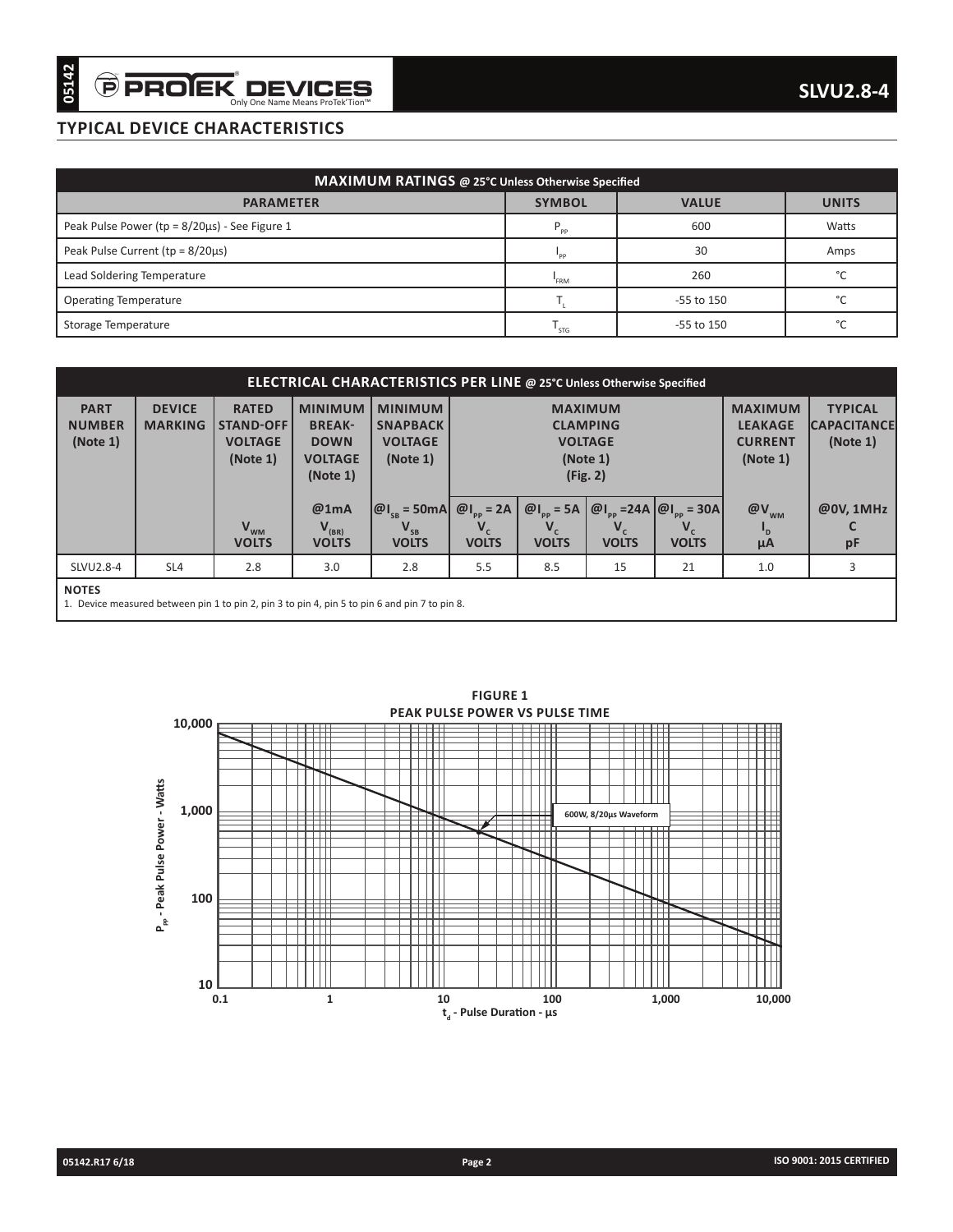# $\overset{\frown}{\Theta}$  PRO $\overset{\bullet}{\mathbf{EK}}$  DEVICES

## **TYPICAL DEVICE CHARACTERISTICS**



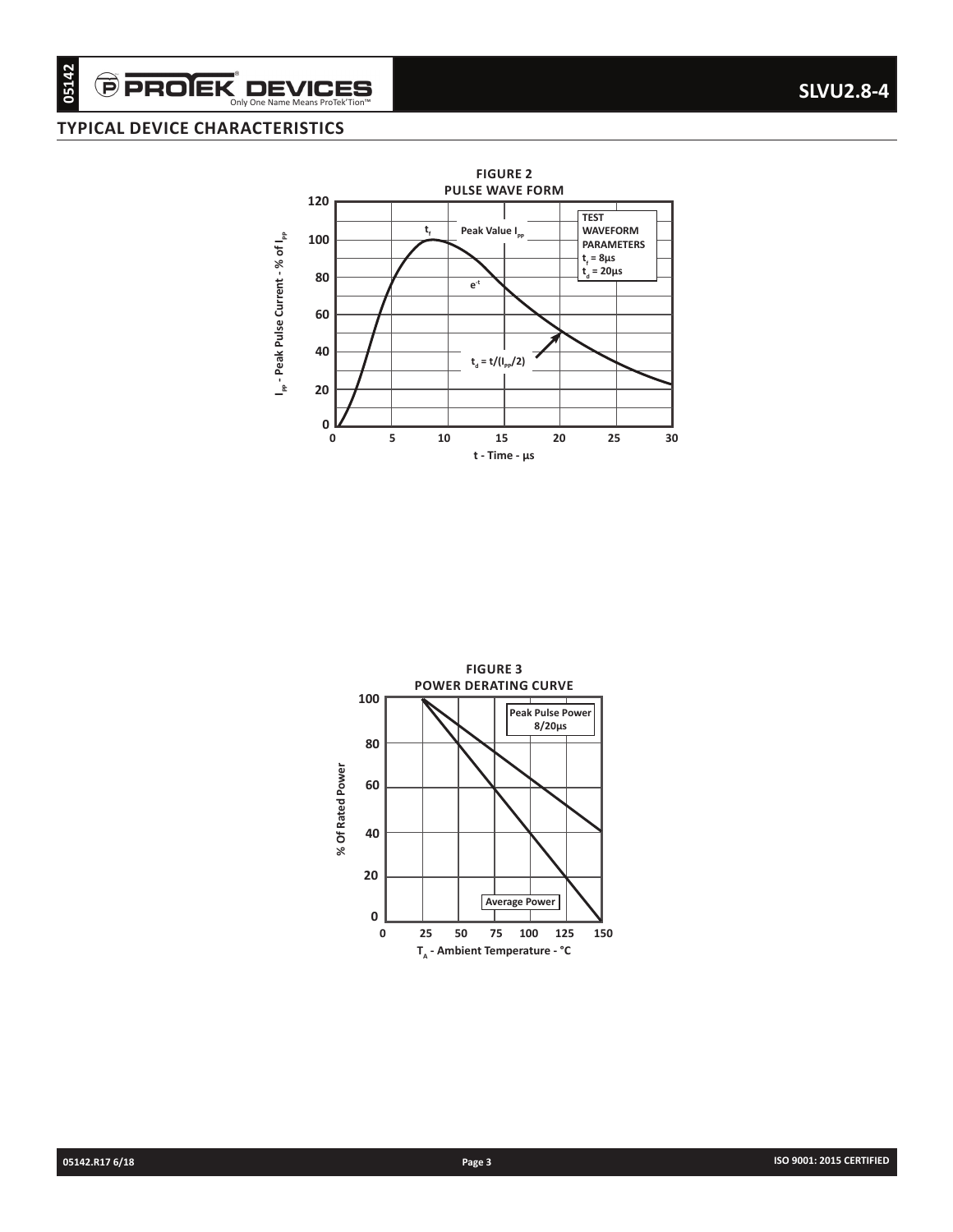$\widehat{\boldsymbol{\Theta}}$  PROIEK $\operatorname*{D}\textbf{EVICES}_{\textbf{Only One Name Mean ProtekTion"}}$ 

#### **TYPICAL DEVICE CHARACTERISTICS**



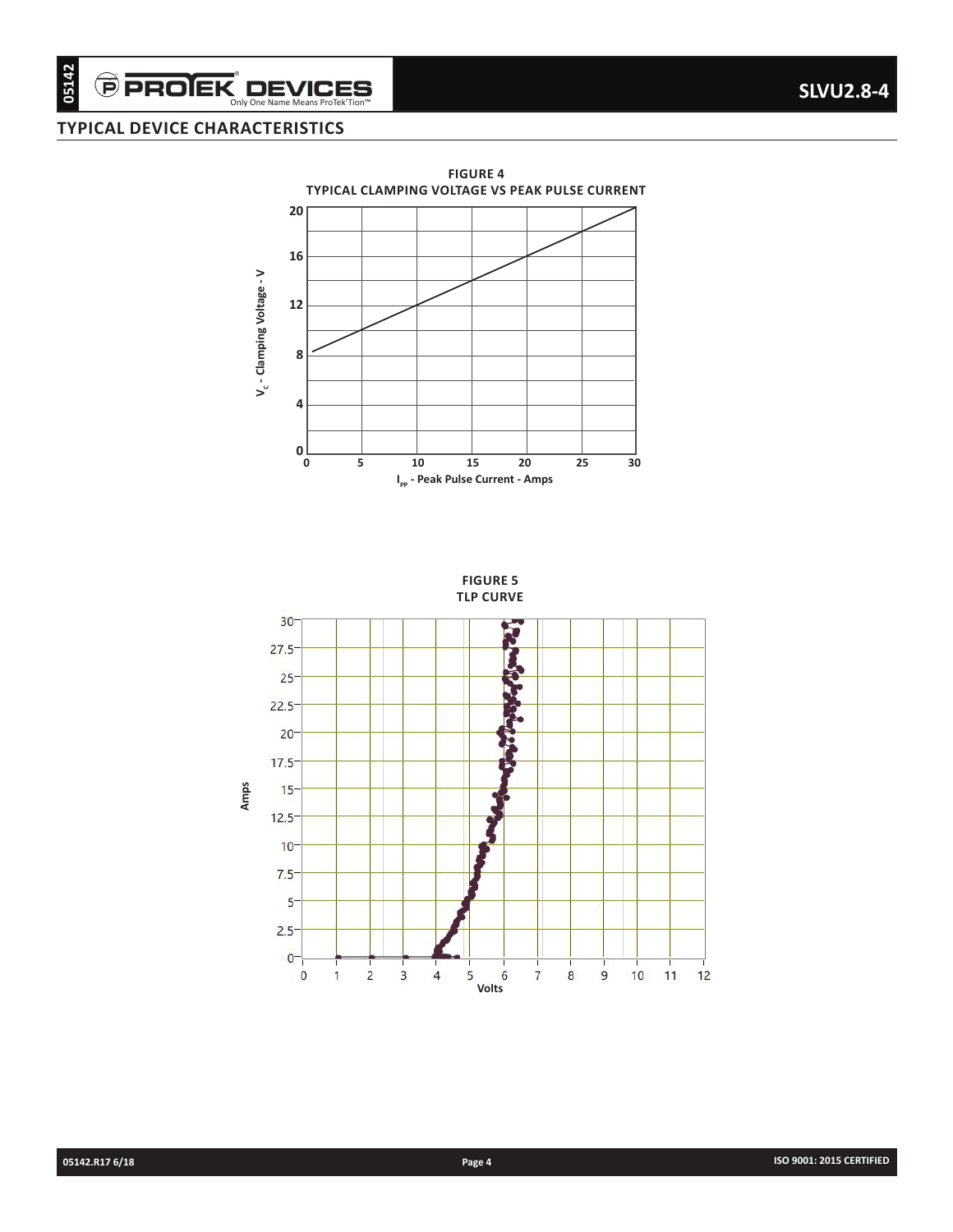# Only One Name Means ProTek'Tion

#### **APPLICATION INFORMATION**



#### **FIGURE 1 - BIDIRECTIONAL COMMON-MODE PROTECTION**

The SLVU2.8-4 provides 4 lines of protection in a common mode configuration. Circuit connectivity is as follows:

- Line 1 connected to Pin 1.
- Line 2 connected to Pin 7.
- Line 3 connected to Pin 3.
- Line 4 connected to Pin 5.
- Pins 2, 4, 7 and 7 are connected to ground.
- External diode to ground is a low capacitance diode of less than 10pF.



#### **FIGURE 2 - BIDIRECTIONAL DIFFERENTIAL-MODE PROTECTION**

The SLVU2.8-4 provides two line pairs in a differential mode configuration. Circuit connectivity is as follows:

- Line Pair 1 connected to Pins 1, 2, 7 and 8.
- Line Pair 2 connected to Pins 3, 4, 5 and 6.

#### **CIRCUIT BOARD RECOMMENDATIONS**

Circuit board layout is critical for electromagnetic compatibility protection. The following guidelines are recommended:

- The protection device should be placed near the input terminals or connectors, the device will divert the transient current immediately before it can be coupled into the nearby traces.
- The path length between the TVS device and the protected line should be minimized.
- All conductive loops including power and ground loops should be minimized.
- The transient current return path to ground should be kept as short as possible to reduce parasitic inductance.
- Ground planes should be used whenever possible. For multilayer PCBs, use ground vias.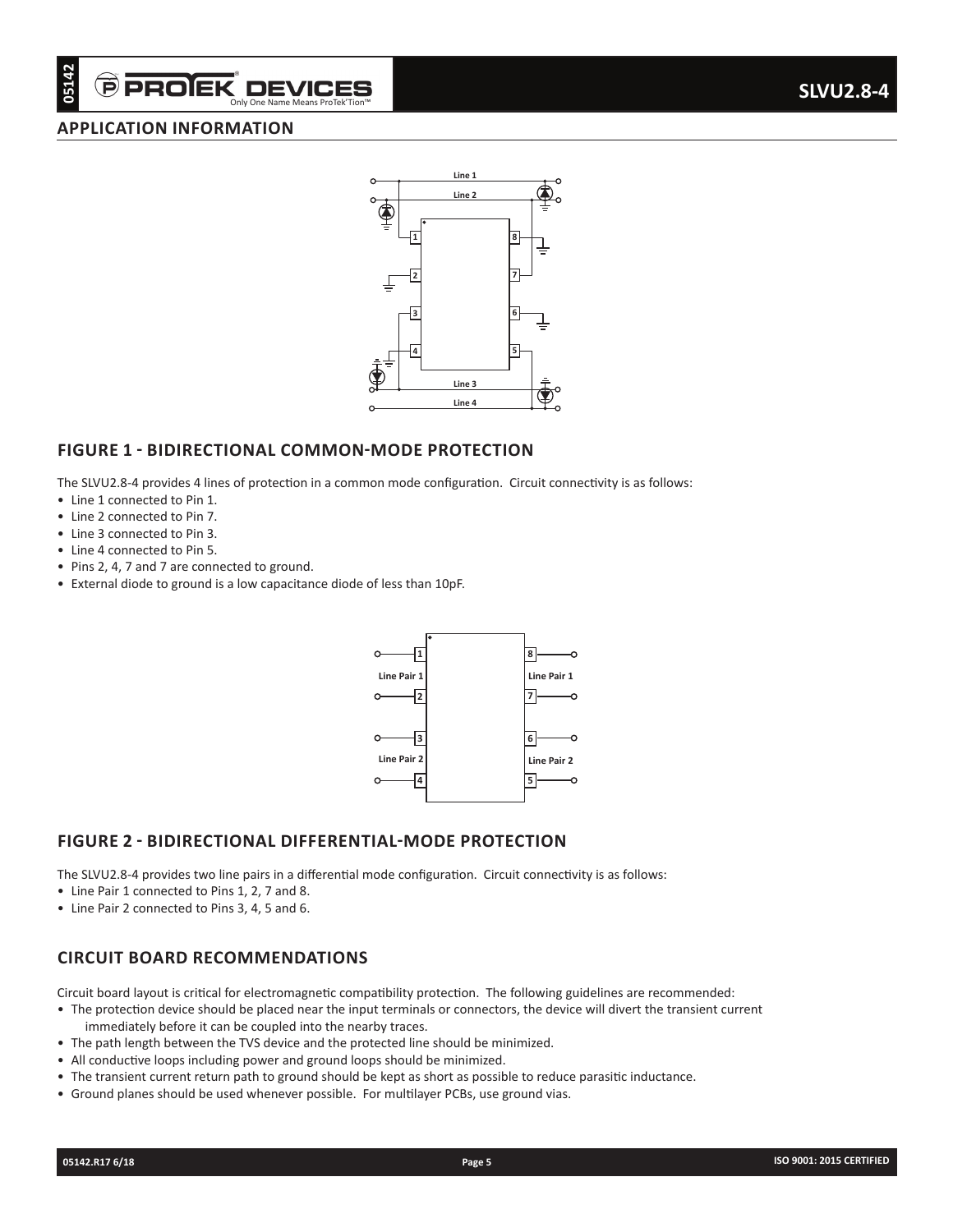#### **SO-8 PACKAGE INFORMATION**

| 05142        | <b>PROEK</b>                      |                           | Only One Name Means ProTek'Tion™ |               |                                  |
|--------------|-----------------------------------|---------------------------|----------------------------------|---------------|----------------------------------|
|              | <b>SO-8 PACKAGE INFORMATION</b>   |                           |                                  |               |                                  |
|              |                                   |                           |                                  |               |                                  |
|              |                                   | <b>OUTLINE DIMENSIONS</b> |                                  |               |                                  |
| <b>DIM</b>   | <b>MILLIMETERS</b>                |                           |                                  | <b>INCHES</b> |                                  |
|              | <b>MIN</b>                        | <b>MAX</b>                | <b>MIN</b>                       | <b>MAX</b>    |                                  |
| A            | 4.80                              | 5.00                      | 0.189                            | 0.196         |                                  |
| В            | 3.80                              | 4.00                      | 0.150                            | 0.157         |                                  |
| C            | 1.35                              | 1.75                      | 0.054                            | 0.068         |                                  |
| D            | 0.35                              | 0.49                      | 0.014                            | 0.019         |                                  |
| F            | 0.40                              | 1.25                      | 0.016                            | 0.049         |                                  |
| G            |                                   | 1.27 BSC                  |                                  | 0.05 BSC      |                                  |
| J            | 0.18                              | 0.25                      | 0.007                            | 0.009         |                                  |
| K            | 0.10                              | 0.25                      | 0.004                            | 0.008         | $-1$                             |
| P            | 5.80                              | 6.20                      | 0.229                            | 0.244         | $\overline{\bigoplus_{\bf 8 P}}$ |
| R            | 0.25                              | 0.50                      | 0.010                            | 0.019         |                                  |
|              |                                   |                           |                                  |               |                                  |
|              |                                   | PAD LAYOUT DIMENSIONS     |                                  |               |                                  |
| <b>DIM</b>   | <b>MILLIMETERS</b>                |                           | <b>INCHES</b>                    |               |                                  |
|              | <b>MIN</b>                        | <b>MAX</b>                | <b>MIN</b>                       | <b>MAX</b>    |                                  |
| Α            | 1.14                              | 1.40                      | 0.045                            | 0.055         |                                  |
| Β            | 0.64                              | 0.89                      | 0.025                            | 0.035         | Ď                                |
| С            | 6.22                              | $\sim$                    | 0.245                            | $\sim$        |                                  |
| D            | 3.94                              | 4.17                      | 0.155                            | 0.165         |                                  |
| Ε            | 1.02                              | 1.27                      | 0.040                            | 0.050         |                                  |
| <b>NOTES</b> | 1. Controlling dimension: inches. |                           |                                  |               | Ε                                |
|              |                                   |                           |                                  |               |                                  |
|              | 05142.R17 6/18                    |                           |                                  |               | Page 6                           |





| <b>PAD LAYOUT DIMENSIONS</b> |                                                   |            |               |            |  |  |  |  |  |
|------------------------------|---------------------------------------------------|------------|---------------|------------|--|--|--|--|--|
| <b>DIM</b>                   | <b>MILLIMETERS</b>                                |            | <b>INCHES</b> |            |  |  |  |  |  |
|                              | <b>MIN</b>                                        | <b>MAX</b> | <b>MIN</b>    | <b>MAX</b> |  |  |  |  |  |
| Α                            | 1.14                                              | 1.40       | 0.045         | 0.055      |  |  |  |  |  |
| B                            | 0.64                                              | 0.89       | 0.025         | 0.035      |  |  |  |  |  |
| C                            | 6.22                                              |            | 0.245         |            |  |  |  |  |  |
| D                            | 3.94                                              | 4.17       | 0.155         | 0.165      |  |  |  |  |  |
| E                            | 1.02                                              | 1.27       | 0.040         | 0.050      |  |  |  |  |  |
|                              | <b>NOTES</b><br>1. Controlling dimension: inches. |            |               |            |  |  |  |  |  |

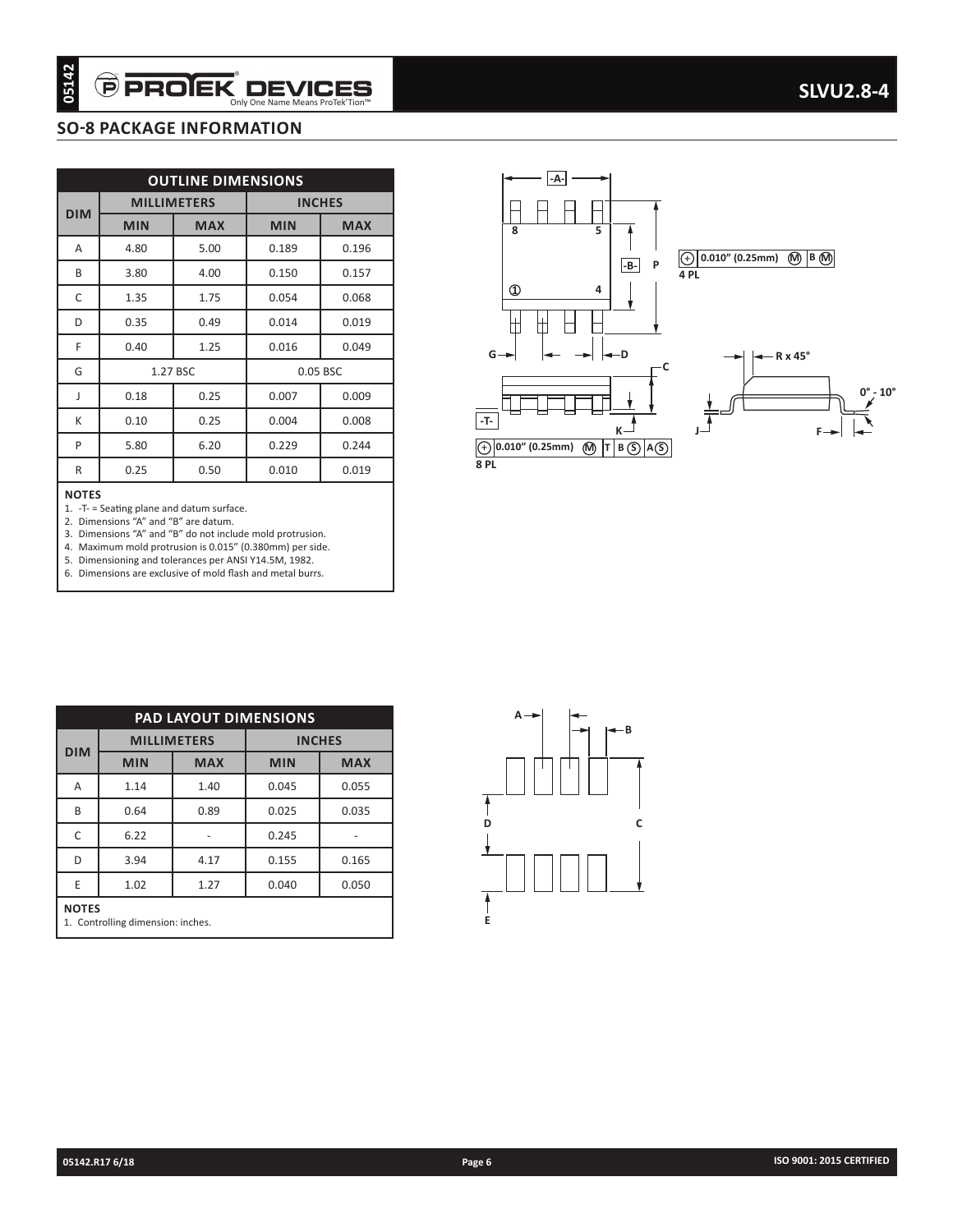#### **TAPE AND REEL**





| <b>SPECIFICATIONS</b> |                                                                                                                                                                                                                                |                |                |                |   |  |  |   |                |                |  |      |
|-----------------------|--------------------------------------------------------------------------------------------------------------------------------------------------------------------------------------------------------------------------------|----------------|----------------|----------------|---|--|--|---|----------------|----------------|--|------|
| <b>REEL DIA.</b>      | <b>TAPE</b><br><b>WIDTH</b>                                                                                                                                                                                                    | A <sub>0</sub> | B <sub>0</sub> | K <sub>0</sub> | D |  |  | W | P <sub>0</sub> | P <sub>2</sub> |  | tmax |
| 178mm (7")            | 12mm                                                                                                                                                                                                                           |                |                |                |   |  |  |   |                |                |  | 0.25 |
| <b>NOTES</b>          | $(6.50 \pm 0.10)$ 5.40 $\pm$ 0.10 $(2.00 \pm 0.10)$ 1.50 $\pm$ 0.10 $(1.75 \pm 0.10)$ 5.50 $\pm$ 0.05 $(12.00 \pm 0.30)$ 4.00 $\pm$ 0.12 $(2.00 \pm 0.10)$ 8.00 $\pm$ 0.10 $(8.00 \pm 0.10)$<br>Dimensions are in millimeters. |                |                |                |   |  |  |   |                |                |  |      |

| <b>TAPE AND REEL</b>                                        | Only One Name Means ProTek'Tion™                                                                                    | <b>P PROJEK DEVICES</b>                                                                                                                                                                                                                                                               |                                                                                              |                        |                                                                                                                              |                |                 | <b>SLVU2.8-4</b> |
|-------------------------------------------------------------|---------------------------------------------------------------------------------------------------------------------|---------------------------------------------------------------------------------------------------------------------------------------------------------------------------------------------------------------------------------------------------------------------------------------|----------------------------------------------------------------------------------------------|------------------------|------------------------------------------------------------------------------------------------------------------------------|----------------|-----------------|------------------|
|                                                             |                                                                                                                     |                                                                                                                                                                                                                                                                                       |                                                                                              |                        |                                                                                                                              |                |                 |                  |
|                                                             | ←t<br>⊢ко                                                                                                           | 퍾<br>$\bullet$<br>⊐<br>柏<br>≖<br>$\ddot{\tau}$<br>F<br>$\blacksquare$<br>F<br>A0                                                                                                                                                                                                      | $\leftarrow$ D<br>๛<br>ᄆ<br>ᆮ<br>尸<br>ᄆ<br>ᄆ<br>F<br>ᄆ<br>Þ<br><b>User Direction of Feed</b> | P2<br>๛<br>ᄄ<br>ᄄ<br>罒 | 10 Pitches Cumulative<br>$P0 \rightarrow \neq$ Tolerance on tape ± 0.2<br>O<br>≖<br>BO<br>$\overline{\phantom{a}}$<br>ᇁ<br>F | W              |                 |                  |
|                                                             |                                                                                                                     |                                                                                                                                                                                                                                                                                       | <b>SPECIFICATIONS</b>                                                                        |                        |                                                                                                                              |                |                 |                  |
| <b>TAPE</b><br><b>REEL DIA.</b><br><b>WIDTH</b>             | A <sub>0</sub><br>B <sub>0</sub>                                                                                    | K <sub>0</sub><br>D                                                                                                                                                                                                                                                                   | E<br>F                                                                                       | W                      | P <sub>0</sub>                                                                                                               | P <sub>2</sub> | P               | tmax             |
| 178mm (7")<br>12mm                                          |                                                                                                                     | $6.50 \pm 0.10 \left[ 5.40 \pm 0.10 \right] \left[ 2.00 \pm 0.10 \right] \left[ 1.50 \pm 0.10 \right] \left[ 1.75 \pm 0.10 \right] \left[ 5.50 \pm 0.05 \right] \left[ 12.00 \pm 0.30 \right] \left[ 4.00 \pm 0.12 \right] \left[ 2.00 \pm 0.10 \right] \left[ 8.00 \pm 0.10 \right]$ |                                                                                              |                        |                                                                                                                              |                |                 | 0.25             |
|                                                             | 4. Suffix - T13 = 13" Reel - 2,500 pieces per 12mm tape.<br>5. Bulk product shipped in tubes of 98 pieces per tube. | 6. Marking on Part - marking code (see page 2), date code, logo and pin one defined by dot on top of package.                                                                                                                                                                         | <b>ORDERING INFORMATION</b>                                                                  |                        |                                                                                                                              |                |                 |                  |
| <b>BASE PART NUMBER</b>                                     | <b>LEADFREE SUFFIX</b>                                                                                              | <b>TAPE SUFFIX</b>                                                                                                                                                                                                                                                                    | QTY/REEL                                                                                     |                        | <b>REEL SIZE</b>                                                                                                             |                | <b>TUBE QTY</b> |                  |
| SLVU2.8-4                                                   | $-LF$                                                                                                               | $-T7$                                                                                                                                                                                                                                                                                 | 1,000                                                                                        |                        | 7"                                                                                                                           |                | 98              |                  |
| SLVU2.8-4                                                   | $-LF$                                                                                                               | $-T13$                                                                                                                                                                                                                                                                                | 2,500                                                                                        |                        | 13''                                                                                                                         |                | 98              |                  |
| This device is only available in a Lead-Free configuration. |                                                                                                                     |                                                                                                                                                                                                                                                                                       |                                                                                              |                        |                                                                                                                              |                |                 |                  |
|                                                             |                                                                                                                     |                                                                                                                                                                                                                                                                                       |                                                                                              |                        |                                                                                                                              |                |                 |                  |